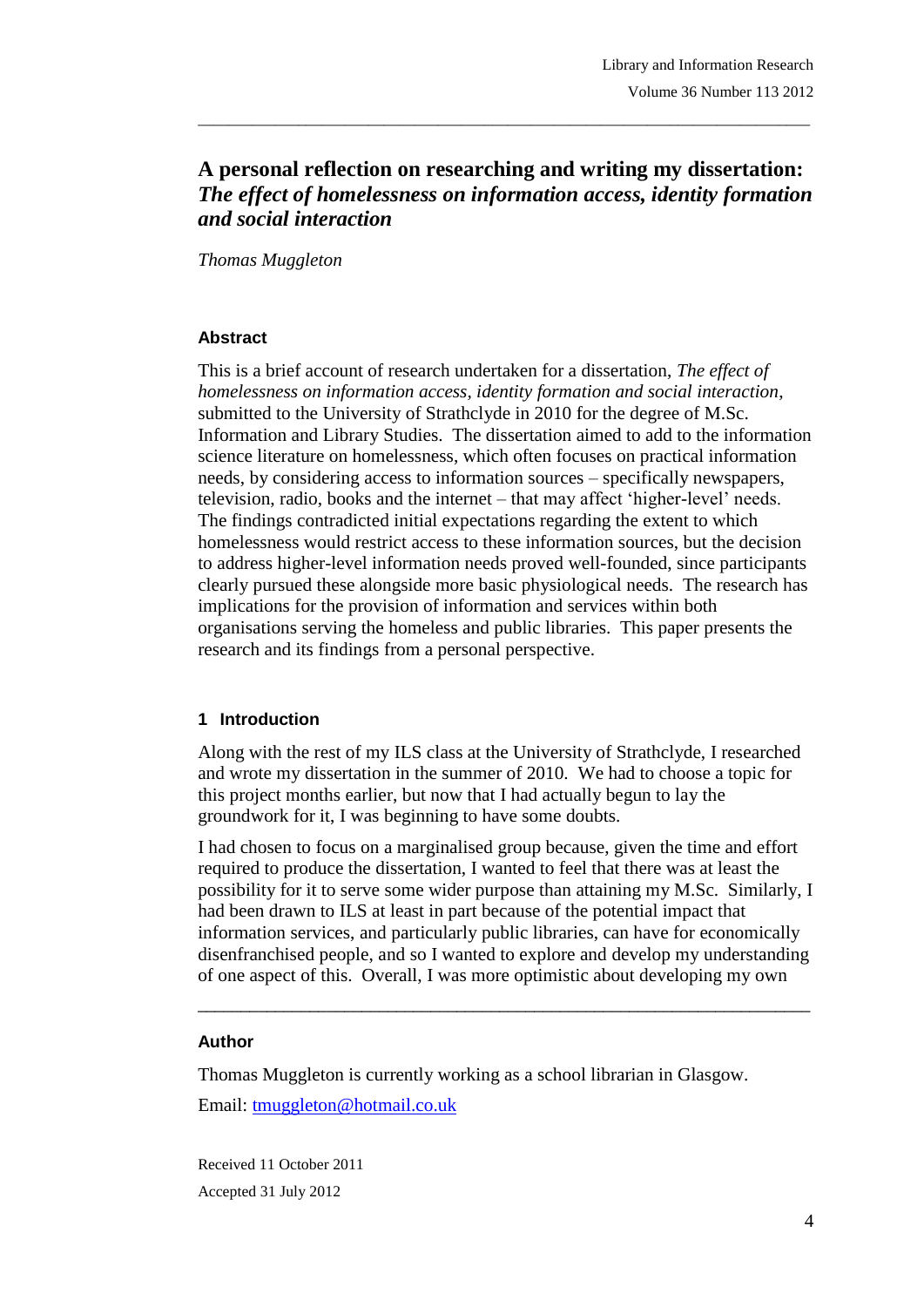understanding than of the potential for any impact on anyone else, but it seemed like a noble ambition anyway.

\_\_\_\_\_\_\_\_\_\_\_\_\_\_\_\_\_\_\_\_\_\_\_\_\_\_\_\_\_\_\_\_\_\_\_\_\_\_\_\_\_\_\_\_\_\_\_\_\_\_\_\_\_\_\_\_\_\_\_\_\_\_\_\_\_\_\_\_\_\_\_\_\_\_\_\_\_\_\_

Having done some background reading, I thought that the way I was approaching the subject matter could address a gap in the information and library science literature. The LIS research I had read tended to focus on practical information procurement and use, particularly in relation to technology (Hersberger, 2003; Le Dantec and Edwards, 2008; Roberson and Nardi, 2010); practical concerns, such as how to present information in homeless service agencies (Woelfer *et al*., 2008; Woelfer and Hendry, 2009); and advocacy for the right to use public library services (Harris and Simon, 2009; Heffernan, 2009; Hersberger, 2005). Although I could understand this focus on practical needs when considering such a physically vulnerable group of people, I also felt there was a danger that higherlevel information needs could be neglected. Furthermore, I felt that focusing on an individual's needs simply as a 'homeless person' may have a detrimental effect, perhaps even serving to compound marginality and differentiation from wider society.

Given this apparent gap, and the reasoning behind addressing it, I felt hopeful about my plans. However, I also felt some trepidation regarding the feasibility and usefulness of the study, and with regards to my own inexperience of interacting with homeless people. The preliminary discussions I held with experienced social workers to advise me on various aspects of the interviews both reassured me and revealed the extent of my ignorance in some areas. All of these people, including those at Glasgow City Mission through whom I would conduct the interviews, showed an interest in the subject matter of my dissertation, which was promising. However, in these discussions I also discovered – among many other things – that the homeless population of Glasgow does not generally sleep on the streets. This challenged one of the unconscious assumptions I had carried into the project and made me wonder whether more fundamental, unseen assumptions might be waiting to reveal themselves; at this early stage I could only hope that that was not the case and wait and see what would come up.

# **2 Literature review**

Meanwhile, I tried to read quite widely in an attempt to gain some understanding of theories of identity-formation and social interaction among homeless populations. I found literature in the fields of sociology and psychology to be particularly instructive in this regard.

Sociological studies (Järvenin, 2003; Snow and Anderson, 1987) gave an insight into the effects that homelessness may have on identity-formation, such as "distancing" from imputed, negative social identities; "embracement" of social responsibilities to one's peers; and "fictive storytelling" to bridge the gap between desired self-perception and reality. Snow and Anderson introduced the idea of a "humanistic coefficient" – that the imputation of meaning to one's surroundings is common to all people regardless of social status (Snow and Anderson, 1987, 1365) – which supported my concern with examining higher-level needs.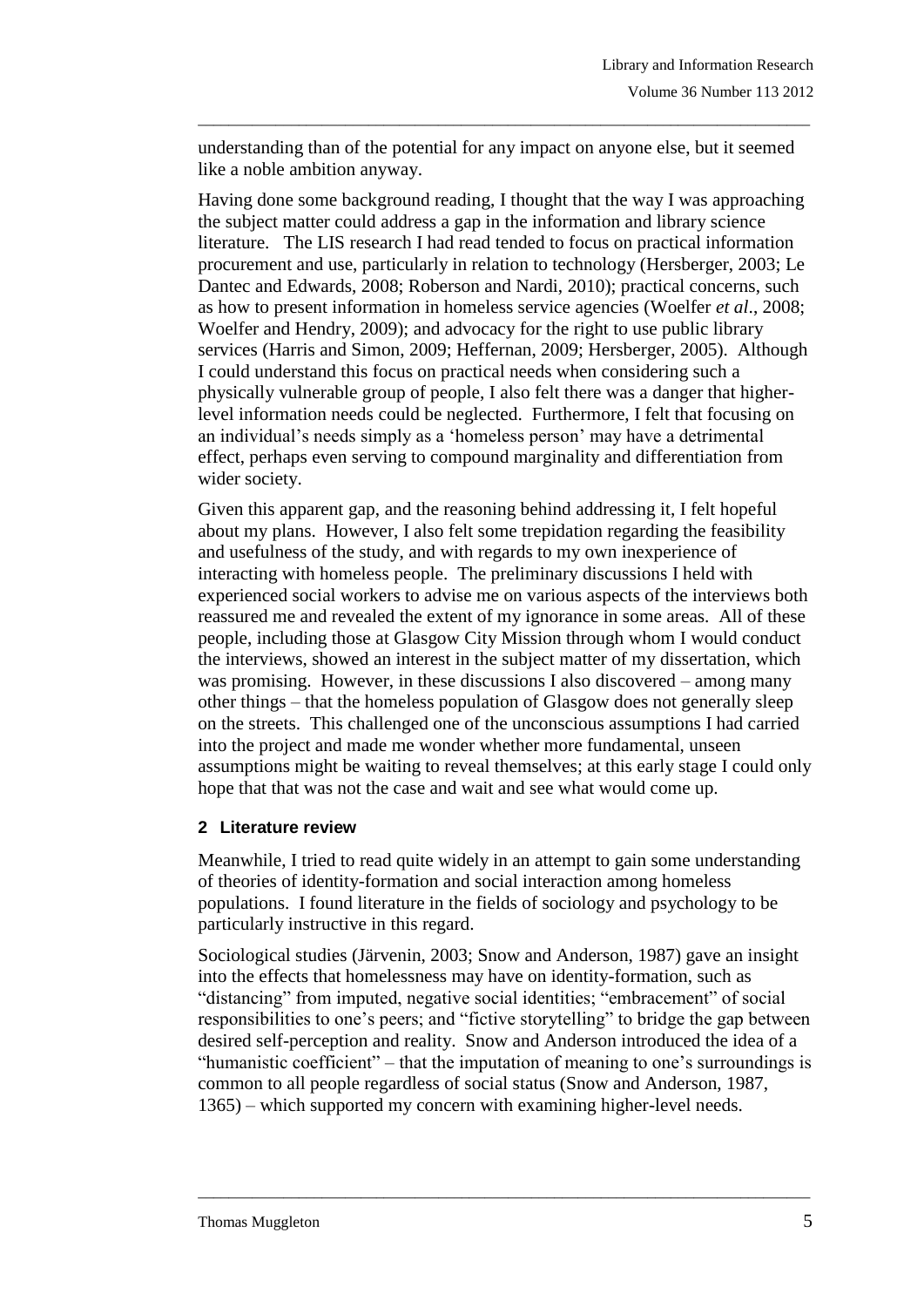Another sociological study (Conley, 1996), a policy paper (Anderson, 1996) and two psychology papers (Sumerlin, 1996; Sumerlin and Bundrick, 1997) informed my research regarding the social norms, social responsibilities and mutual dependencies that often exist among homeless people. Social norms were seen to restrict and influence behaviour, potentially perpetuating homelessness. However, in such a precarious position, informal networks and social ties were also considered vital for daily survival. These papers also highlighted difficulties associated with homelessness, such as existential crises and problems of low selfesteem, which alternative conceptions of self and identity could help to negotiate.

\_\_\_\_\_\_\_\_\_\_\_\_\_\_\_\_\_\_\_\_\_\_\_\_\_\_\_\_\_\_\_\_\_\_\_\_\_\_\_\_\_\_\_\_\_\_\_\_\_\_\_\_\_\_\_\_\_\_\_\_\_\_\_\_\_\_\_\_\_\_\_\_\_\_\_\_\_\_\_

A further sociological study (LaGory *et al*., 2001), two articles from medical journals (Ensign and Bell, 2004; Barry *et al*., 2002) and a policy paper for homeless services (Slesnick *et al*., 2008) gave useful context and different perspectives on identity-formation and difficulties facing homeless people. My literature review also drew on publications from homeless charities to elucidate some of these organisations' strategies (National Coalition for the Homeless, 2009a; Shelter, 2009) and develop a fuller understanding of some of the difficulties facing homeless people (National Coalition for the Homeless, 2009b). Finally, a human geography paper (Hodgetts *et al*., 2008), which discussed social exclusion, media portrayals of homeless people, and occupation of public spaces by homeless people to facilitate feelings of social inclusion, completed the appraisal of literature about homelessness from other academic disciplines.

This literature helped to allay some of my fears regarding the legitimacy of my study, since it seemed to build up a picture congenial to my aims. This was further reinforced by statistics that, for the most part, seemed to confirm my assumptions regarding an 'informational mainstream' (Alexa, 2010; BARB, 2010a; BARB, 2010b; BARB, 2010c; BML, 2010; Luft, 2010; Office for National Statistics, 2010a; Office for National Statistics, 2010b; Press Gazette, 2010a; Press Gazette, 2010b; RAJAR, 2010; *Willings Press Guide*, 2007).

What I meant by an 'informational mainstream' was essentially that the predominance of a few major players in the prevailing forms of mass media, such as newspapers, radio, television, books, and the internet, creates a fairly centralised transmission of information and, subsequently, has a significant effect on consolidating and homogenising discourse. One of the examples cited in my dissertation was that, of the 26.8 million households in the UK in 2010, 26 million owned a television (BARB, 2010a), while the 4 major channels in the UK – BBC1, BBC2, ITV1 and Channel 4 – averaged over 50% of television viewing share between them for the period of January 2010 to May 2010 (BARB, 2010b).

Moreover, I had read a paper on social exclusion which discussed "multidimensional cumulative disadvantage" and lack of access to formal means of social capital (Daly and Silver, 2008, 548–549). This seemed to cohere with the story of limited access to formal information sources, and the resulting importance of informal information networks, that I was expecting to tell.

However, an extended book review by anthropologist Mary Madden (Madden, 2003) introduced some new concerns. In the review, Madden is heavily critical of the approach taken by two anthropologists to the study of homeless populations. The two main criticisms that stuck in my mind concerned, firstly, "exoticizing"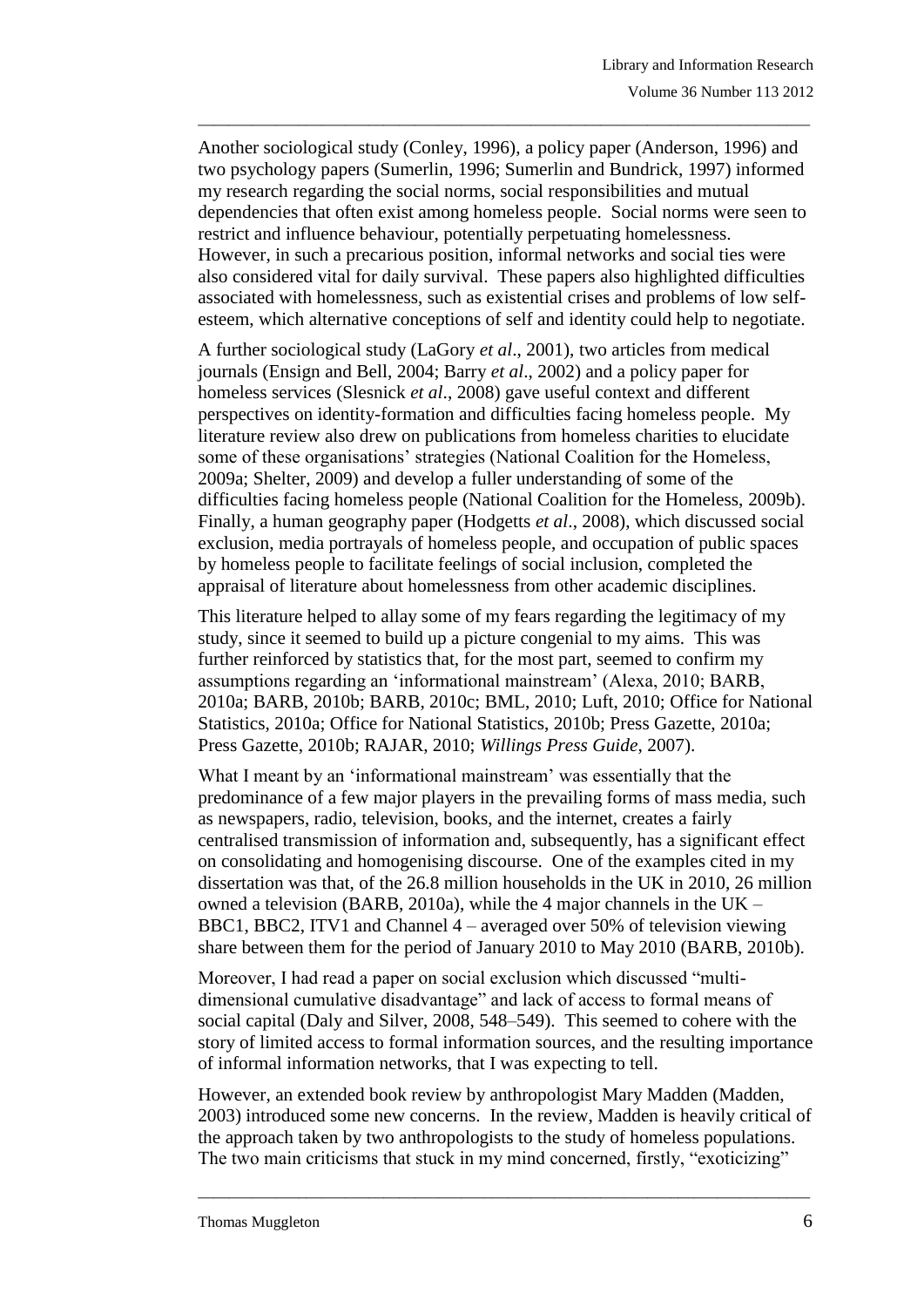the poor as a distinct 'other', and, secondly, creating a narrative that reflected the preoccupations of the researcher rather than the reality for the people who were the subjects of the research. The first point made me determined to take the people I was interviewing at face value and not carry any preconceptions into the interviews – although I was to find out later that there was more to this than I realised. The second point made me question my own motivations, but, since it seemed unrealistic to try to pin these down with any certainty, I satisfied myself with trying as hard as I could not to colour any of the interviewees' responses with my own ideas.

\_\_\_\_\_\_\_\_\_\_\_\_\_\_\_\_\_\_\_\_\_\_\_\_\_\_\_\_\_\_\_\_\_\_\_\_\_\_\_\_\_\_\_\_\_\_\_\_\_\_\_\_\_\_\_\_\_\_\_\_\_\_\_\_\_\_\_\_\_\_\_\_\_\_\_\_\_\_\_

# **3 Method**

To allow for some degree of participant-led responses but also compensate for my lack of research experience, I decided on semi-structured interviews. After I had revised my demographic questionnaire and skeletal interview script several times, and conducted a couple of practice runs with friends, I was ready to undertake my interviews. I had been in touch with a number of service agencies, but the most positive response had been from staff at Glasgow City Mission, who offered to introduce me to prospective participants and to provide a private space to conduct the interviews. I decided not to offer an incentive due to ethical concerns over coercion, and simply relied upon individuals' generosity. I conducted 18 interviews over six sessions – three in the afternoon and three in the evening – between the  $7<sup>th</sup>$  and the  $18<sup>th</sup>$  of July, 2010.

The nerves which accompanied my visits to the Mission, particularly the first couple, seemed to give some indication of the difficulty of abandoning sociallyimbued prejudices. However, it was also a novel situation for me, both in terms of surroundings and carrying out interviews, so I managed not to berate myself too much for this.

The interviews generally went more smoothly as I went along, but there was a steep learning curve. I probably also relaxed a little more with every interview as I gained more experience and got closer to completing the research. However, I also quickly realised that the earlier insight about rough sleeping was not the only thing I had missed. In spite of my concerns to avoid "exoticizing" anyone and to maintain a blank slate until something was written on it, by the end of the second session on the first day of interviews I realised that I had conceived a fundamental distinction between the experiences of 'the homeless' and 'the housed' in some aspects of my study.

# **4 Findings**

Luckily I had been paying attention in Research Methods 101, so my question did not bind me to any foregone conclusions. However, the realisation of this assumption, and the fallacy of it, felt like a revelation of sorts – if only because I felt as if I had not seen the wood for the trees. It seemed so obvious, and yet some stubborn, elusive assumption had meant that there were some ideas in my initial conception of the research that simply did not relate to reality. As I spoke to more interviewees, I realised that most had interests, concerns and behaviours that would not distinguish them from the general population in any way. Many were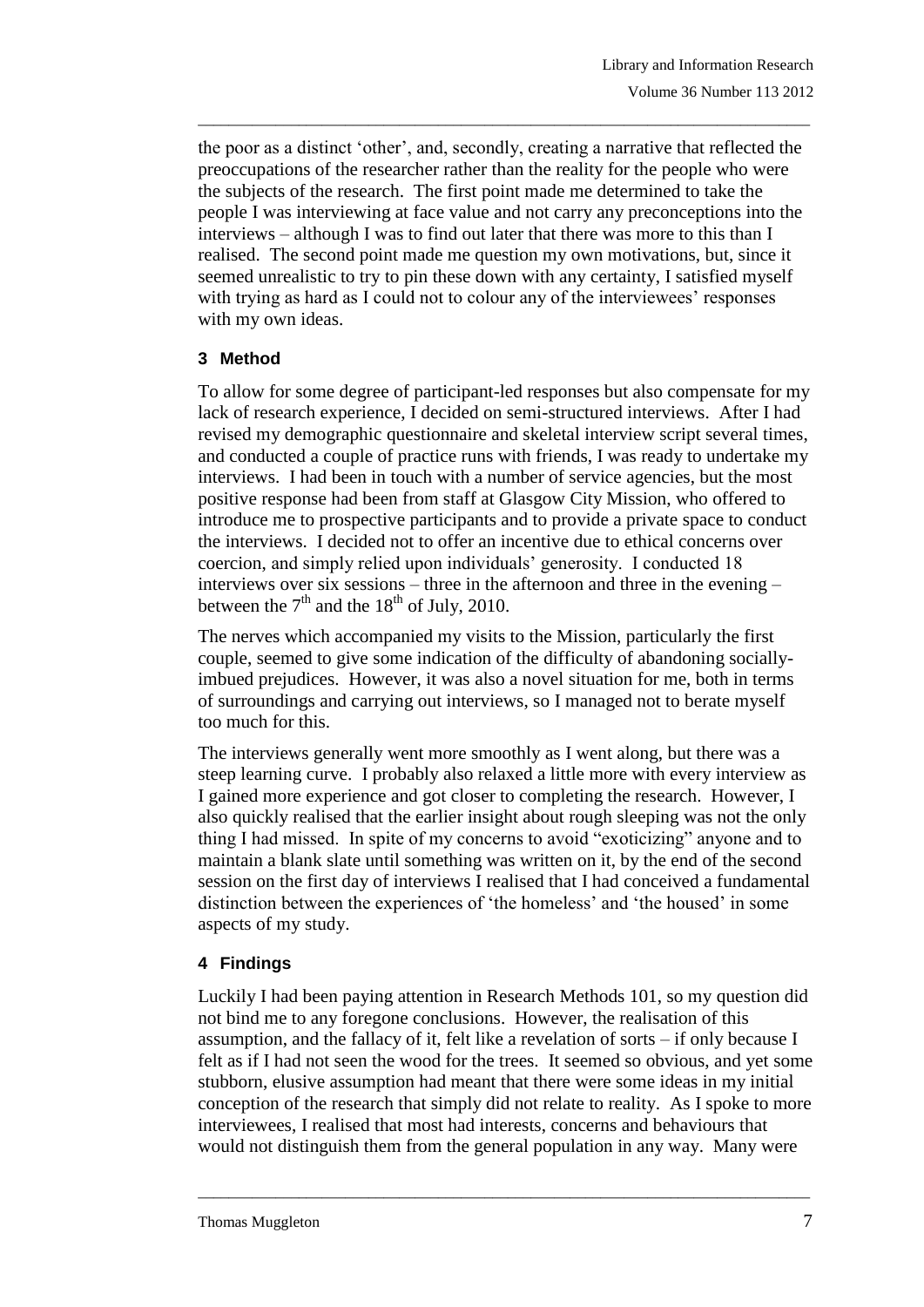facing difficulties, or had faced difficulties, beyond just not having enough money, but they were generally not defined by such problems – it was just one aspect of their life. Others were simply at the wrong end of the wage scale, had been unlucky, and were only homeless for a very short time.

\_\_\_\_\_\_\_\_\_\_\_\_\_\_\_\_\_\_\_\_\_\_\_\_\_\_\_\_\_\_\_\_\_\_\_\_\_\_\_\_\_\_\_\_\_\_\_\_\_\_\_\_\_\_\_\_\_\_\_\_\_\_\_\_\_\_\_\_\_\_\_\_\_\_\_\_\_\_\_

I probably would have told anyone all this before I conducted the research, but actually meeting people made it much more real. It is easy to say that someone is just like anyone else, but once you have actually spoken to that person about their life, what interests them, what their aspirations are, and so on, it goes beyond being a theoretical belief to become an experiential truth. That may sound like an excessively metaphysical description of a few conversations, but for me it made a palpable difference to how I conceived of the research questions I had set myself.

For many of the participants then, particularly those who were more resourceful, homelessness was more of an inconvenience than a fundamental obstacle to participating in the information mainstream. Their opinions of mass media and advertising were consequently indistinguishable from what I would expect to hear in most conversations about such things. Similarly, there were no earth-shaking revelations regarding identity-formation and social interaction; the findings again cohered with my own intangible and indefinable sense of normality.

However, there were a number of more nuanced findings that were of interest. Although many participants seemed fairly nonchalant that, if they wanted to, they could secure access to all the forms of media and communication I mentioned – television, newspapers, books, internet, and the radio – some participants did mention difficulties with either functional literacy or computer literacy. This was largely unsurprising, though, since the backgrounds and circumstances of many participants would provide scarce opportunity to develop these skills. It was also consistent with various reports I had found that reported illiteracy as a potential cause and perpetuating factor in homelessness (Homeless Link, n.d; Simmons, n.d.; Warnes *et al*., 2003, 35).

Nonetheless, there were some significant differences between interviewees regarding the causes of these difficulties. Some did attribute them to circumstances, but others suggested either that increased awareness on their part allowed them to rise above their circumstances, or that their own "chaotic lifestyle" was more of an obstacle in developing new skills. This difference of interpretation also appeared to mark a more profound difference in background, outlook and/or abilities, which was an important theme throughout the research: the eighteen participants were often very different from each other, and this seemed to warn against excessive generalisation.

Indeed, the variety among the interviewees again highlighted the importance of avoiding binary distinctions between the homeless and the housed. Homelessness had certainly not had a uniform, all-consuming effect on the participants in my study, and for some it was a relatively minor event in their life. Having said that, I obviously do not wish to understate the often traumatic experiences that lead to homelessness, or the negative effects that the experience of homelessness can have on a person.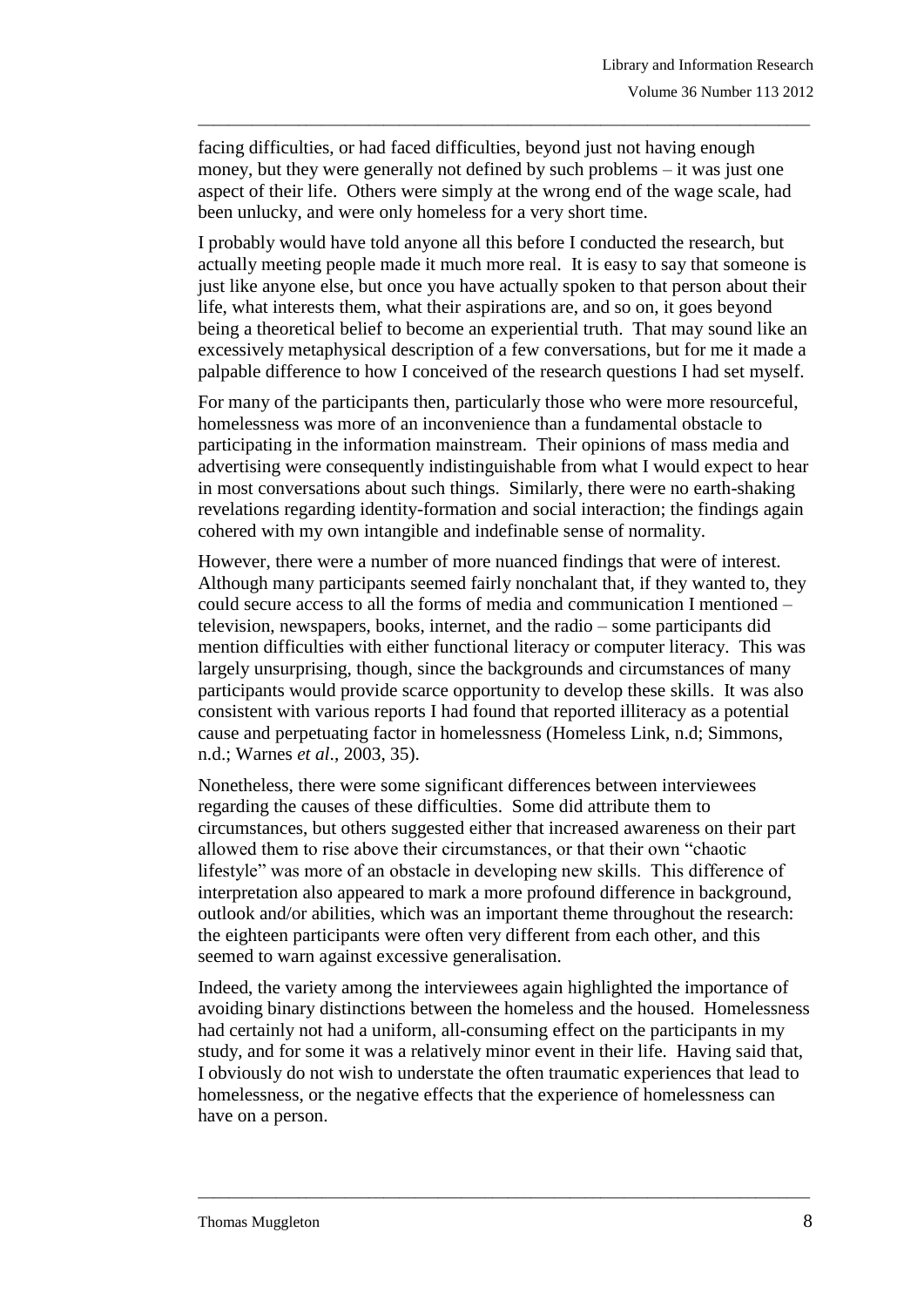In fact, such experiences sometimes seemed evident in the responses given to questions about the use of various information sources. One participant, who had become homeless after struggling with a gambling addiction, seemed wary of the addictive nature of the internet and subsequently limited his use of it. Similarly, a participant who had suffered a nervous breakdown reported that he now deliberately did not own a television because he had found himself watching it simply because it was there; he told me that he considered himself addicted to television at one point, watching things that he had no interest in, and consequently not finding time for the things he wanted to do. Conversely, the same participant described how he had found new value in social science literature, particularly books about psychology, which he said had aided his recovery and had only begun to make sense to him in light of his past experiences. Finally, a participant who had reported instances of abuse as a child told me that he avoided reading newspapers, watching certain television programmes or listening to mainstream music because he was concerned about the effect that it would have on his mental well-being; instead, he tended to watch family films or stick to easy listening music which he found much more conducive to relaxation.

\_\_\_\_\_\_\_\_\_\_\_\_\_\_\_\_\_\_\_\_\_\_\_\_\_\_\_\_\_\_\_\_\_\_\_\_\_\_\_\_\_\_\_\_\_\_\_\_\_\_\_\_\_\_\_\_\_\_\_\_\_\_\_\_\_\_\_\_\_\_\_\_\_\_\_\_\_\_\_

While a direct causal link between past experiences and present behaviour was not really drawn by the participants themselves, these responses did suggest that many participants were well aware of the effect that information and information sources would have upon them. In the same way, there was widespread scepticism among participants when they were asked about news sources, with significant awareness of the distortions of news reporting, particularly in newspapers. This may be more reflective of the times that we live in than the circumstances of these individuals, but it would seem short-sighted to completely discount the effect of homelessness upon these responses; a life-changing negative experience will always bring new perspectives, and often new lucidity, to subsequent situations and questions, and a homeless episode is unlikely to be an exception.

The discussions I had in this regard reminded me of a section in one of John Sumerlin's papers which described the heightened self-awareness among the homeless participants in his study (Sumerlin, 1996, 887). For many of the participants in my study, important positives had been taken from their negative experiences. Some expressed these more explicitly than others, saying that it had helped them grow up or that they had learned more about the reality of homelessness, while others seemed to feel more confident of being able to deal with difficult situations. Moreover, many had established new friendships or learned more about themselves through the experience. Indeed, especially given their circumstances, it was impossible not to be humbled by the positive outlook and insights given by a number of the participants.

# **5 Conclusion**

While it is certainly a mistake to trivialise the difficulties of homelessness, it is also vital not to envisage an absolute dichotomy between the homeless and the housed. This study set out to emphasise the "humanistic coefficient" when considering homelessness in relation to Information and Library Studies, going beyond practical information to focus on the role of information in identity-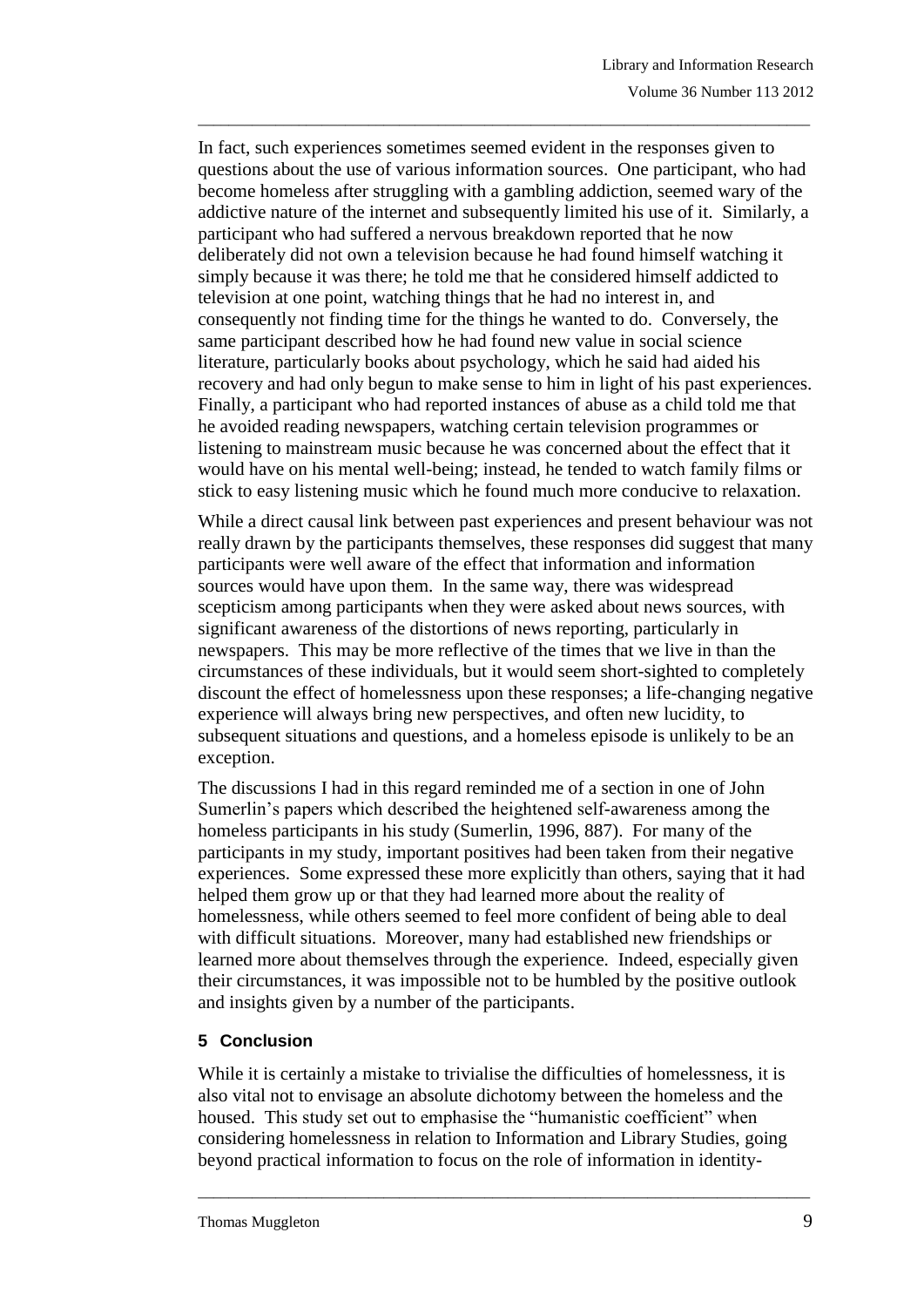formation and social interaction. The findings of this study did not upset expectations in this regard: participation in the information mainstream was widely considered important by the interviewees and their concerns were not limited to narrow pragmatism and day-to-day survival. However, access to information sources was generally easier for participants than anticipated, reinforcing the assumption of a "humanistic coefficient" but upsetting a contrary expectation regarding prohibitively curtailed access. Indeed, in many ways the experience of conducting the research revealed more commonalities between the homeless and the housed than was initially expected, and broke down some unconscious assumptions held by the researcher.

\_\_\_\_\_\_\_\_\_\_\_\_\_\_\_\_\_\_\_\_\_\_\_\_\_\_\_\_\_\_\_\_\_\_\_\_\_\_\_\_\_\_\_\_\_\_\_\_\_\_\_\_\_\_\_\_\_\_\_\_\_\_\_\_\_\_\_\_\_\_\_\_\_\_\_\_\_\_\_

However, some participants did have difficulties with functional literacy and computer literacy; these difficulties were sometimes explicitly linked to homelessness or circumstances leading to it, although at other times this link was unstated or expressly questioned by interviewees. Past experiences were also seen to affect how some participants obtained and used information, encouraging the use of certain kinds or sources of information and discouraging the use of others, depending on the individual. Furthermore, perhaps due to its history, the provision of services for the homeless in Glasgow is generally considered to be good in comparison to other areas of the United Kingdom, so a study in a different place might yield different results regarding ease of access to information.

Finally, in most cases in this study, the main changes resulting from homelessness in information needs and use were contextual rather than fundamental. This finding reinforces the view that public library services should continue to serve everybody, including the homeless, if they are to be truly universal in their scope. To state this may seem trite, but it is deemed necessary by the prejudicial attitudes towards marginalised communities, and particularly 'the homeless', in certain quarters of the library world (e.g. Cronin, 2002). Not only are such attitudes detrimental to public library goals of universal access to information, but, as the results of this study hopefully show, the heterogeneous nature of people who are homeless means that it is impractical and nonsensical to group them together except in the loosest possible sense.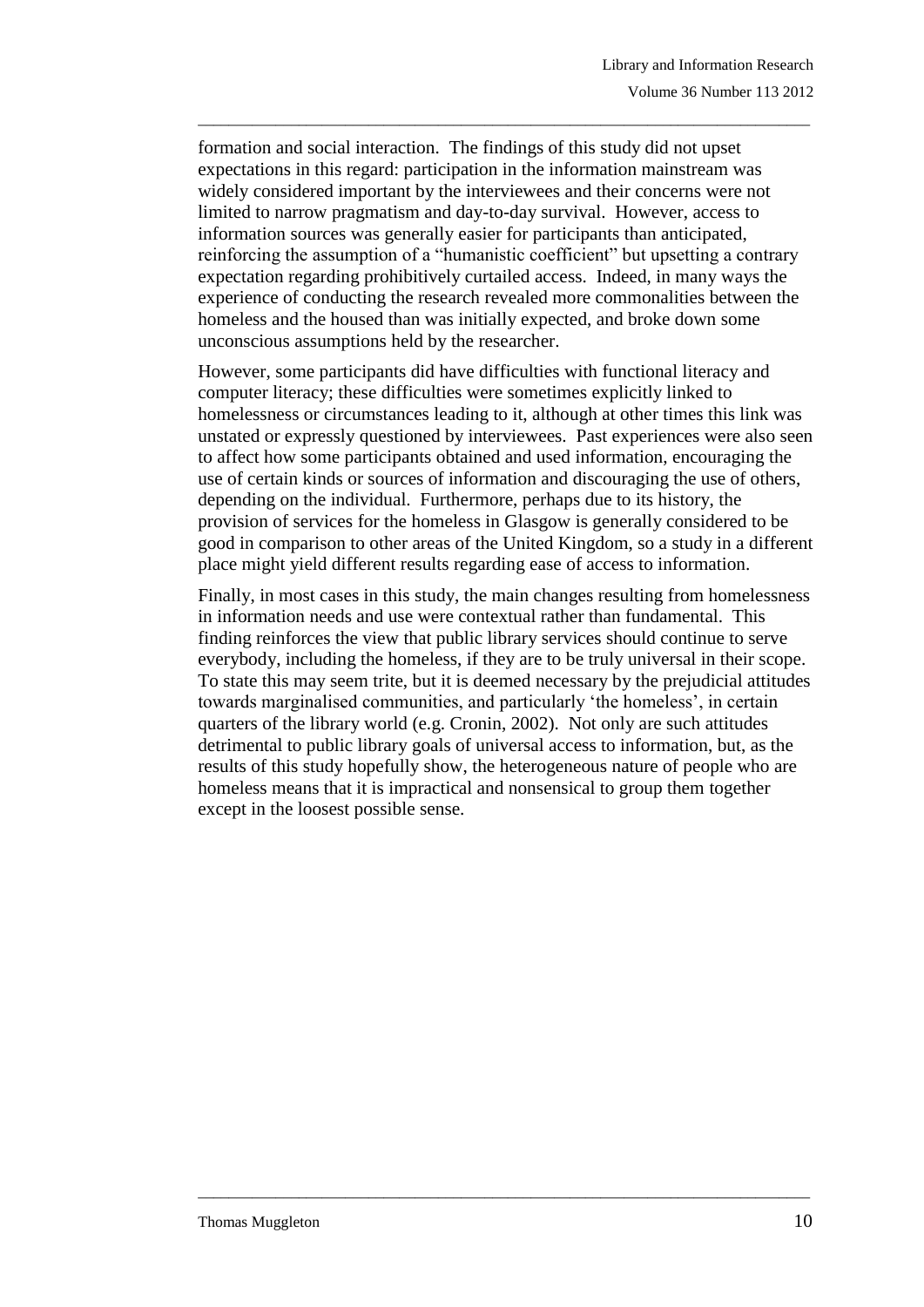#### **References**

Alexa (2010) *Top sites in United Kingdom*. URL: <http://www.alexa.com/topsites/countries/GB> [accessed 30.06.10].

Anderson, R. (1996) Homeless violence and the informal rules of street life, *Journal of Social Distress and the Homeless*, **5**(4), 369–380.

BARB (Broadcasters' Audience Research Board) (2010a) *Television ownership in private domestic households 1956-2010 (millions)*. URL: <http://www.barb.co.uk/facts/tvOwnershipPrivate> [accessed 16.06.10].

\_\_\_\_\_\_\_\_\_\_\_\_\_\_\_\_\_\_\_\_\_\_\_\_\_\_\_\_\_\_\_\_\_\_\_\_\_\_\_\_\_\_\_\_\_\_\_\_\_\_\_\_\_\_\_\_\_\_\_\_\_\_\_\_\_\_\_\_\_\_\_\_\_\_\_\_\_\_\_

BARB (Broadcasters' Audience Research Board) (2010b) *Monthly multi-channel viewing summary*. URL: [http://www.barb.co.uk/report/monthlyViewing?\\_s=4](http://www.barb.co.uk/report/monthlyViewing?_s=4) [accessed 29.06.10].

BARB (Broadcasters' Audience Research Board) (2010c) *Average weekly viewing*. URL: http://www.barb.co.uk/graph/weeklyViewing? s=4 [accessed] 30.06.10].

Barry, P. J., Ensign, J., and Lippek, S. H. (2002) Embracing street culture: fitting health care into the lives of street youth, *Journal of Transcultural Nursing*, **13**(2), 145–152.

BML (2010) *Sizing the UK book market*. URL: [http://www.bookmarketing.co.uk/index.cfm/asset\\_id,885/index.html](http://www.bookmarketing.co.uk/index.cfm/asset_id,885/index.html) [accessed 16.06.10].

Conley, D. C. (1996) Getting it together: social and institutional obstacles to getting off the streets, *Sociological Forum*, **11**(1), 25–40.

Cronin, B. (2002) What a library is not, *Library Journal*, **127**(19), 46.

Daly, M., and Silver, H. (2008) Social exclusion and social capital: a comparison and critique, *Theory and Society*, **37**(6), 537–566.

Ensign, J., and Bell, M. (2004) Illness experiences of homeless youth, *Qualitative Health Research*, **14**(9), 1239–1254.

Harris, N., and Simon, A. (2009) Still barriers to overcome, *Public Library Journal*, **24**(4), 25–27.

Heffernan, F. (2009) Outside story: welcoming the homeless, *Public Library Journal*, **24**(3), 6–7.

Hersberger, J. (2003) Are the economically poor information poor? Does the digital divide affect the homeless and access to information? *In*: Peekhaus, W. C., and Spiteri, L. F. (eds.) *Bridging the digital divide: equalizing access to information and communication technologies* (31<sup>st</sup> CAIS/ACSI Conference : 30.05.03–01.06.03 : Halifax, Nova Scotia). Toronto : CAIS/ACSI. 236–249.

Hersberger, J. (2005) The homeless and information needs and services, *Reference and User Services Quarterly*, **44**(3), 199–202.

Hodgetts, D., *et al*. (2008) A trip to the library: homelessness and social inclusion, *Social and Cultural Geography*, **9**(8), 933–953.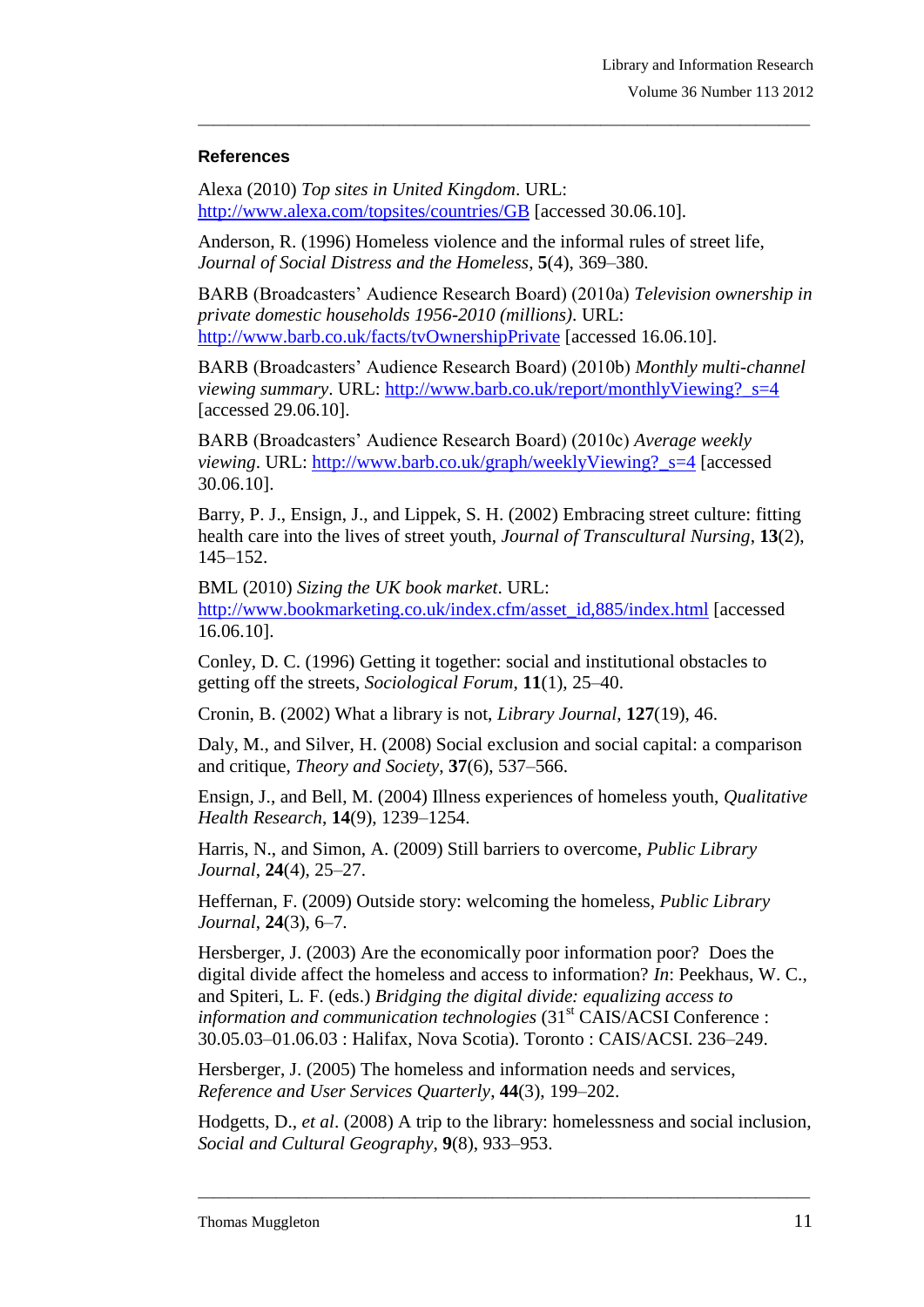Homeless Link (n.d.) *Assessing support needs – new and existing tenants*. URL: <http://homeless.org.uk/Assessing-support-needs-case-study> [accessed 11.08.10].

\_\_\_\_\_\_\_\_\_\_\_\_\_\_\_\_\_\_\_\_\_\_\_\_\_\_\_\_\_\_\_\_\_\_\_\_\_\_\_\_\_\_\_\_\_\_\_\_\_\_\_\_\_\_\_\_\_\_\_\_\_\_\_\_\_\_\_\_\_\_\_\_\_\_\_\_\_\_\_

Järvinen, M. (2003) Negotiating strangerhood: interviews with homeless immigrants in Copenhagen, *Acta Sociologica*, **46**(3), 215–230.

LaGory, M. Fitzpatrick, K. and Ritchey, F. (2001) Life chances and choices: assessing quality of life among the homeless, *Sociological Quarterly*, **42**(4), 633– 651.

Le Dantec, C. A., and Edwards, W. K. (2008) Designs on dignity: perceptions of technology among the homeless. *In*: Czerwinski, M., Lund, A., and Tan, D. (eds.) *Proceedings of the ACM CHI 2008 Conference on human factors in computing systems* (25<sup>th</sup>: 05.04.08–10.04.08 : Florence). New York: ACM Press. 627–636.

Luft, O. (2010) ABCs: *Times* drops 13% as all qualities fall, *Press Gazette: Journalism Today*. URL:

<http://www.pressgazette.co.uk/story.asp?sectioncode=1&storycode=44910&c=1> [accessed 01.07.10].

Madden, M. (2003) Braving homelessness on the ethnographic street with Irene Glasser and Rae Bridgman, *Critique of Anthropology*, **23**(3), 289–304.

Muggleton, T. (2010) *The effect of homelessness on information access, identity formation and social interaction*, M.Sc. dissertation, University of Strathclyde, Glasgow.

Muggleton, T. H., and Ruthven, I. (2012) Homelessness and access to the informational mainstream, *Journal of Documentation*, **68**(2), 218–237.

National Coalition for the Homeless (2009a) *Why are people homeless?* URL: <http://www.nationalhomeless.org/factsheets/why.html> [accessed 02.07.10].

National Coalition for the Homeless (2009b) *Hate crimes and violence against people experiencing homelessness*. URL:

<http://www.nationalhomeless.org/factsheets/hatecrimes.html> [accessed 06.07.10].

Office for National Statistics (ONS) (2010a) *Use of the internet*. URL: <http://www.statistics.gov.uk/cci/nugget.asp?id=1711> [accessed 29.06.10].

Office for National Statistics (ONS) (2010b) *Use of ICT at home*. URL: <http://www.statistics.gov.uk/cci/nugget.asp?id=1710> [accessed 29.06.10].

Press Gazette (2010a) ABCs: despite election all quality dailies fall y-o-y, *Press Gazette: Journalism Today*. URL:

<http://www.pressgazette.co.uk/story.asp?sectioncode=1&storycode=45576&c=1> [accessed 01.07.10].

Press Gazette (2010b) ABCs: Circulations of just two nationals increase y-o-y, *Press Gazette: Journalism Today*. URL:

<http://www.pressgazette.co.uk/story.asp?sectioncode=1&storycode=45444&c=1> [accessed 01.07.10].

RAJAR (Radio Joint Audience Research Ltd) (2010) *Listening figures – quarterly listening*. URL: [http://www.rajar.co.uk/listening/quarterly\\_listening.php](http://www.rajar.co.uk/listening/quarterly_listening.php) [accessed] 29.06.10].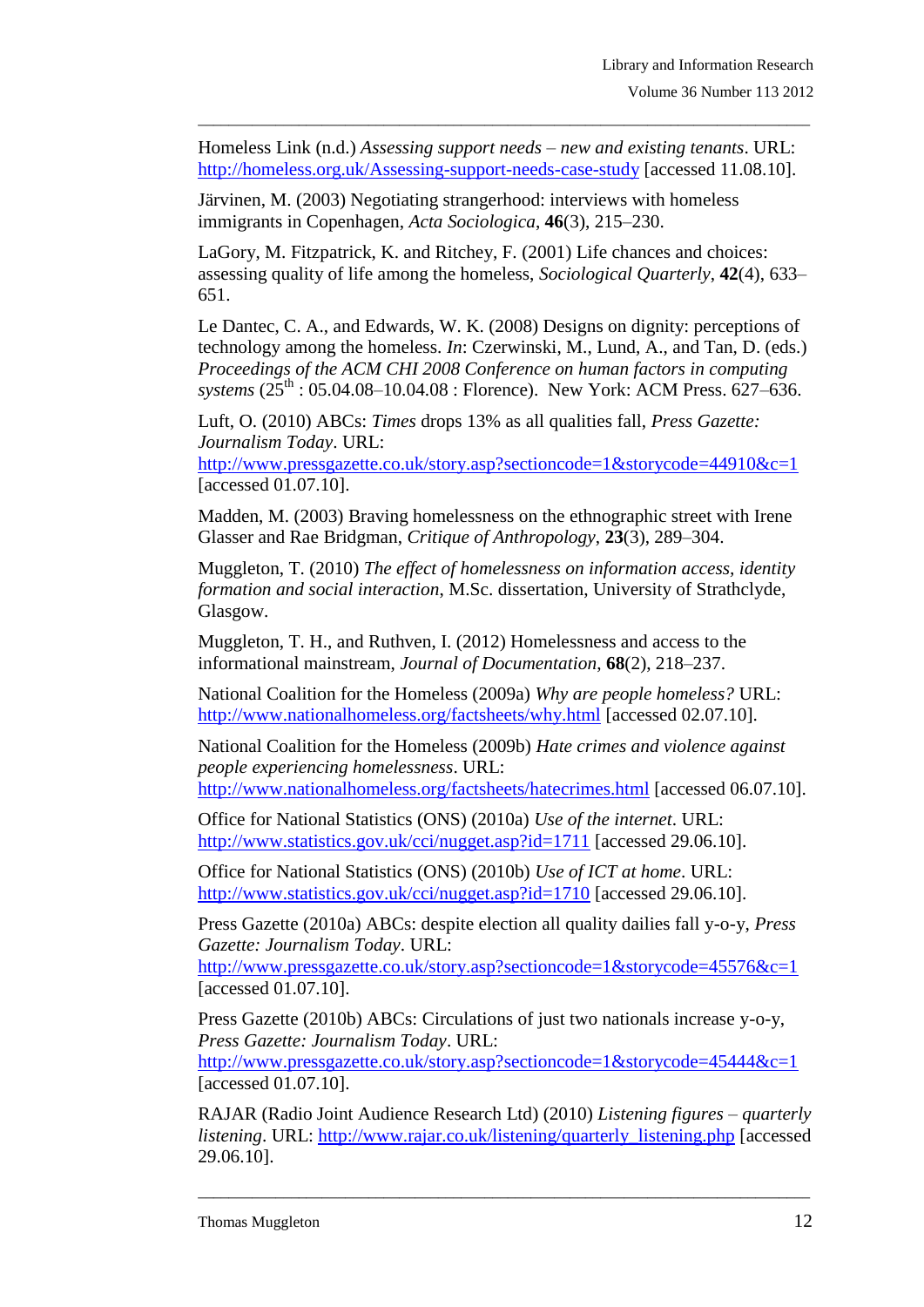Roberson, J., and Nardi, B. (2010) Survival needs and social inclusion: technology use among the homeless. *In:* Inkpen Quinn, K., Gutwin, C., and Tang, J. C. (eds.) *Proceedings of the 2010 ACM Conference on computer supported cooperative work (CSCW 2010)* (13<sup>th</sup> : 06.02.10–10.02.10 : Savannah, Georgia). New York: ACM Press. 445–448.

\_\_\_\_\_\_\_\_\_\_\_\_\_\_\_\_\_\_\_\_\_\_\_\_\_\_\_\_\_\_\_\_\_\_\_\_\_\_\_\_\_\_\_\_\_\_\_\_\_\_\_\_\_\_\_\_\_\_\_\_\_\_\_\_\_\_\_\_\_\_\_\_\_\_\_\_\_\_\_

Shelter (2009) *Annual report and accounts 2008/09*. URL: http://scotland.shelter.org.uk/\_\_data/assets/pdf\_file/0016/212074/Annual\_Report [08-09\\_.pdf](http://scotland.shelter.org.uk/__data/assets/pdf_file/0016/212074/Annual_Report_08-09_.pdf) [accessed 02.07.10].

Simmons, W. (n.d.) *Tackling exclusion: literacy and homelessness in NI*. URL: <http://lawcentreni.org/publications/frontline-magazine/374.html> [accessed 11.08.10].

Slesnick, N., *et al*. (2008) How to open and sustain a drop-in center for homeless youth, *Children and Youth Services Review*, **30**(7), 727–734.

Snow, D., and Anderson, L. (1987) Identity work among the homeless: the verbal construction and avowal of personal identities, *The American Journal of Sociology*, **92**(6), 1336–1371.

Sumerlin, J. R. (1996) What have you learned from your homeless experience? A phenomenological approach for counseling unsheltered homeless men, *Psychological Reports*, **79**, 883–890.

Sumerlin, J. R., and Bundrick, C. M. (1997) Research on homeless men and women: existential-humanistic and clinical thinking, *Psychological Reports*, **80**, 1303–1314.

Warnes, A., *et al*. (2003) *Homelessness factfile*. URL: [http://www.crisis.org.uk/data/files/publications/factfile\\_Full.pdf](http://www.crisis.org.uk/data/files/publications/factfile_Full.pdf) [accessed 11.08.10].

*Willings Press Guide* (2007) *Volume 1: United Kingdom*. Chesham, Bucks.: Romeike Ltd.

Woelfer, J. P., and Hendry, D. G. (2009) Stabilizing homeless young people with information and place, *Journal of the American Society for Information Science and Technology*, **60**(11), 2300–2312.

Woelfer, J. P., *et al*. (2008) Value considerations in an information ecology: printed materials, service providers and homeless young people, *Proceedings of the American Society for Information Science and Technology*, **45**(1), 1–9.

\_\_\_\_\_\_\_\_\_\_\_\_\_\_\_\_\_\_\_\_\_\_\_\_\_\_\_\_\_\_\_

### **The Occasion**

This paper was written to accompany the award of the 2011 LIRG Student Award for best dissertation. The dissertation, entitled *The effect of homelessness on information access, identity formation and social interaction*, can be found in Muggleton (2010). A shortened account of the study can be found in Muggleton and Ruthven (2012).